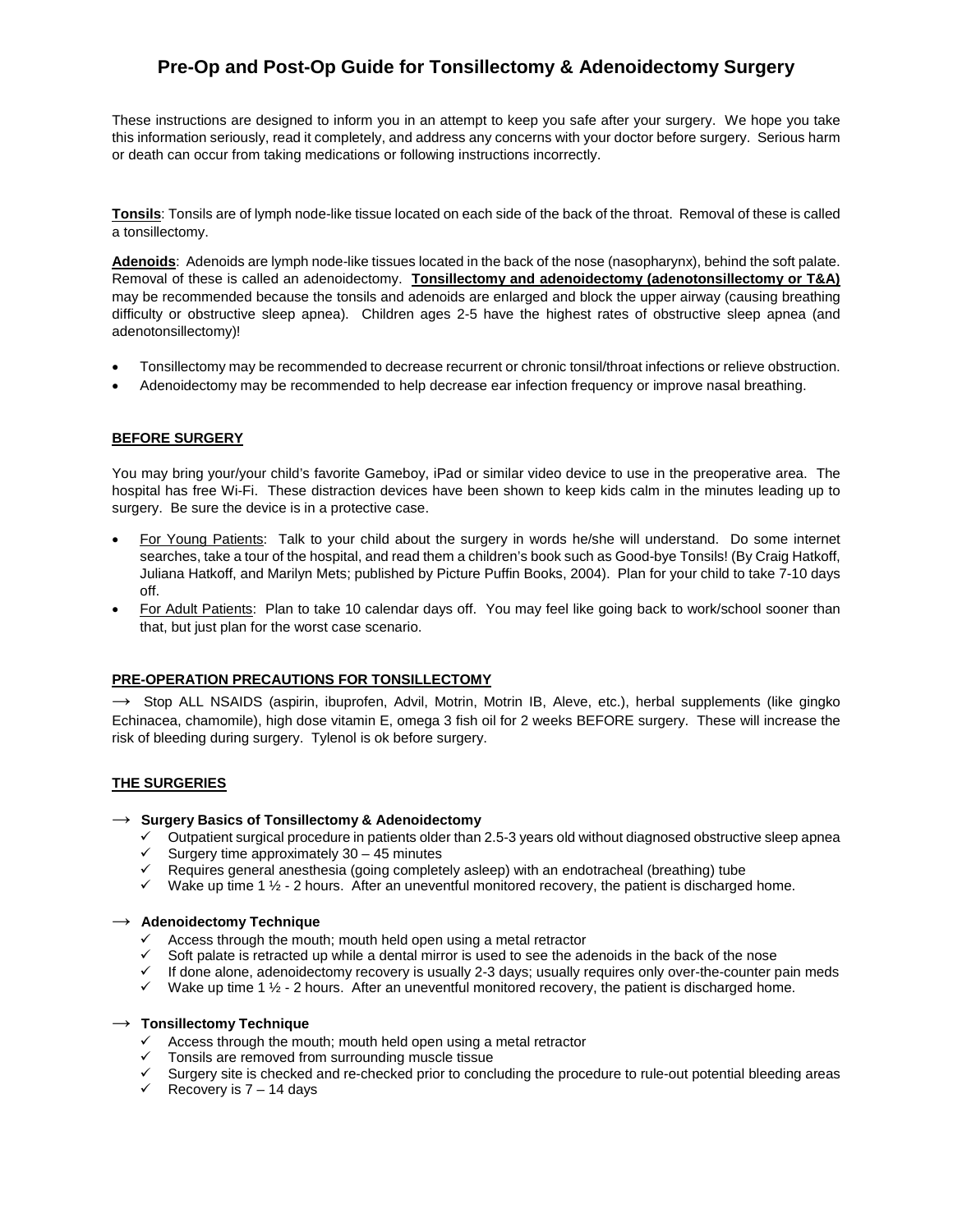### → **Other Tips/Comments**

- $\checkmark$  The mouth retractor can cause temporary tongue numbness, white "skin" / skin sloughing on the tongue, and/or a metallic taste
- $\checkmark$  Swelling of the uvula is common after tonsillectomy and goes away in 3-5 days
- $\checkmark$  Overnight hospitalization may be required if complications arise post-op (such as poor pain control, a low blood oxygen level in the recovery room, or poor fluid intake), the patient is around 2 years old, or in patients diagnosed with obstructive sleep apnea.

## **RECOVERY FROM T&A**

Kids often "regress" to an earlier stage of development to cope with the surgery experience. Pediatric recovery time: 7 – 10 days; return to school when they are off narcotic pain medicine, keeping a normal diet, hydration and back to "themselves." No PE/sports until 14 days post-op. Some may recover more quickly. Also, no out of town travel until 14 days after surgery.

## **Dehydration is the most common cause of fever, increased pain, and Emergency Room visits after T&A in children.**

| Daily fluid requirement after surgery |                          | You should triple your normal fluid<br>intake |  |
|---------------------------------------|--------------------------|-----------------------------------------------|--|
| Weight                                | Ounces (1 $cup = 8$ oz.) |                                               |  |
| Under 20 lbs. (10 kg)                 | 30 oz.                   | 1 to $2$                                      |  |
| 20-40 lbs. (9-18 kg)                  | 30-60 oz.                | $2$ to $3$                                    |  |
| 40-60 lbs. (18-27 kg)                 | 60-90 oz.                | 3 to 5                                        |  |
| 60-90 lbs. (27-40 kg)                 | 90-130 oz.               | $5$ to $6$                                    |  |
| Over 100 lbs. (45 kg)                 | 150 oz.                  | $6-8$ IR 3-4 liters                           |  |

- **The patient's urine should be light yellow to colorless, if not, the patient should drink more fluids.**
- Good hydration fluids: water, watered down juice, Gatorade, electrolyte solutions
- Food: Most soft foods are ok. Avoid acidic food (citrus, tomato base) and spicy or scratchy foods.
	- $\checkmark$  Milk products may increase mucus thickness, but they're fine if you drink fluids afterwards
	- $\checkmark$  Some favorites are ice cream, popsicles, Jell-O, pudding, warm soups, pasta without sauce
	- $\checkmark$  Eating and drinking (and talking) is good exercise for the surgery site and helps decrease the pain

## **POTENTIAL COMPLICATIONS**

- Fever: Common 5-7 days after surgery up to 101.5 °F is common. Fever above 101.5 °F indicates dehydration.
- Activity: Increase slowly, but get up and walk around at least 3 times a day.
	- o No PE/rough physical activity in children until 14 days post-op. No out of town travel until 14 days post-op.
	- o Blood clots (adults): Walk around 3 times a day. While in bed and awake, flex your legs and move your feet. This can prevent blood clots forming in the leg veins, a potentially fatal complication of surgery. In general, rest sitting up or reclined and stay as active as you can tolerate after surgery.
- Post-op nausea and vomiting is usually related to anesthesia.
- Snoring or breathing trouble may still be present after surgery due to swelling in the throat. Snoring should subside when the swelling subsides around 7 days after surgery.
- Scabs will form where the tonsils and adenoids were removed. They are thick, white, cause bad breath, and look like an infection. They will fall off between 7-14 days post-op and are swallowed (unwittingly) with food or drink.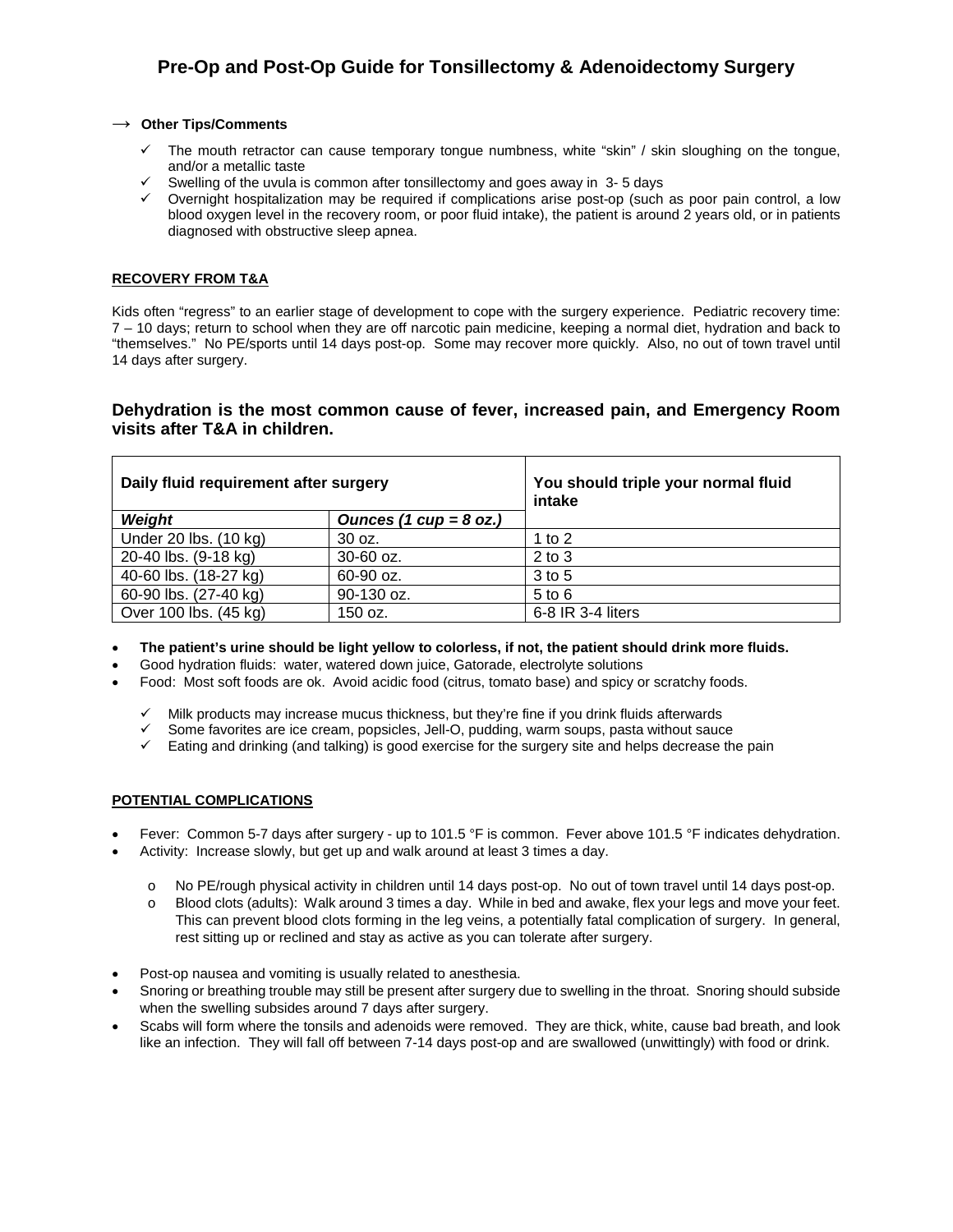## **BLEEDING**

#### **If bleeding occurs, contact my office, go to the Emergency Room, or call 911.**

- Except for small spots of blood from the nose or in saliva, **bright red blood or clots are rarely seen**.
- The most common time to have bleeding is between 5 and up to 14 days after surgery. There is a 3% risk of bleeding and a 1% risk of needing cauterization for tonsillar bleeding. If patient vomits up dark "coffee-ground" material, this indicates past hidden bleeding.

## **PAIN**

#### **Post op pain usually peaks on between day 5 and 7. This is due to "post-inflammatory" pain.**

- All children and adults undergoing a tonsillectomy/adenoidectomy will have mild to server pain in the throat after surgery. This may last up to 2 weeks in some adults.
- **Ear pain** is common and is referred from the throat. This often occurs as scabs are loosening and may be helped by throat massage and warm compresses (such as a towel warmed in the dryer or a damp towel heated lightly in the microwave). Chewing helps, too – age appropriate gum or gummies can help secrete saliva.
- **Constipation**: (See Medications: Stool Softeners, below) A common, partly preventable side-effect of narcotic pain medicine after surgery.

### **MEDICATIONS AFTER SURGERY**

- Your maximum discomfort will be during the first 1-10 days after surgery. You may have significant pain even out to 14 days. You will experience throat pain which can get worse 5 days after surgery and you may experience headaches, nasal pain, referred pain in the ears, etc.
- Keep a notebook to record when and how much medicine was given.
- Take the pain medicine as prescribed. DON'T take more pills than prescribed; it can hurt you or even kill you in some cases. Pain medicine is designed to take away SOME, not ALL, of your pain.
- Numbing throat sprays, liquid, or lozenges: These usually DO NOT help and can increase the risk of aspiration (taking food or liquid into the windpipe) because they numb your airway-protective reflexes.
- Anti-nausea medications may be prescribed and taken if needed.

## PEDIATRIC PATIENTS **UNDER 6 YEARS OLD**

| <b>Instructions</b>                                   | <b>Medication</b>                                                            | <b>Child Dose</b>               | When to take                                                                                                              |
|-------------------------------------------------------|------------------------------------------------------------------------------|---------------------------------|---------------------------------------------------------------------------------------------------------------------------|
| <b>Primary Pain Medication</b><br>Start after surgery | Acetaminophen<br>(Tylenol); oral<br>chewable/liquid or<br>rectal suppository | 15 mg per kg body<br>weight $=$ | Take every 4 hours around the<br>clock. DO NOT take more than<br>6 doses in 24 hours.<br>2-12 years old: max 75 mg/kg/day |

### PEDIATRIC PATIENTS **6 YEARS AND OLDER**

| <b>Instructions</b>                                   | <b>Medication</b>                                                               | <b>Child Dose</b>                 | When to take                                                                                                                                                                                                                |
|-------------------------------------------------------|---------------------------------------------------------------------------------|-----------------------------------|-----------------------------------------------------------------------------------------------------------------------------------------------------------------------------------------------------------------------------|
| <b>Primary Pain Medication</b><br>Start after surgery | Acetaminophen<br>(Tylenol); as oral<br>chewable/liquid or<br>rectal suppository | 15 mg per kg body<br>weight $=$   | Take every 4 hours around the<br>clock. DO NOT take more than<br>6 doses in 24 hours.<br>2-12 years old: max 75 mg/kg/day;<br>Over 13 years old, <50kg:<br>max 75mg/kg/day;<br>Over 13 years old, >50kg:<br>max 4000 mg/day |
| Break-through pain<br>medication                      | Hydrocodone-<br>Acetaminophen<br>liquid (Rx only)                               | Weight-based dose<br>$(see RX) =$ | When Tylenol is not effective,<br>follow directions on Rx.<br>Do NOT take plain Tylenol when<br>taking this medication.                                                                                                     |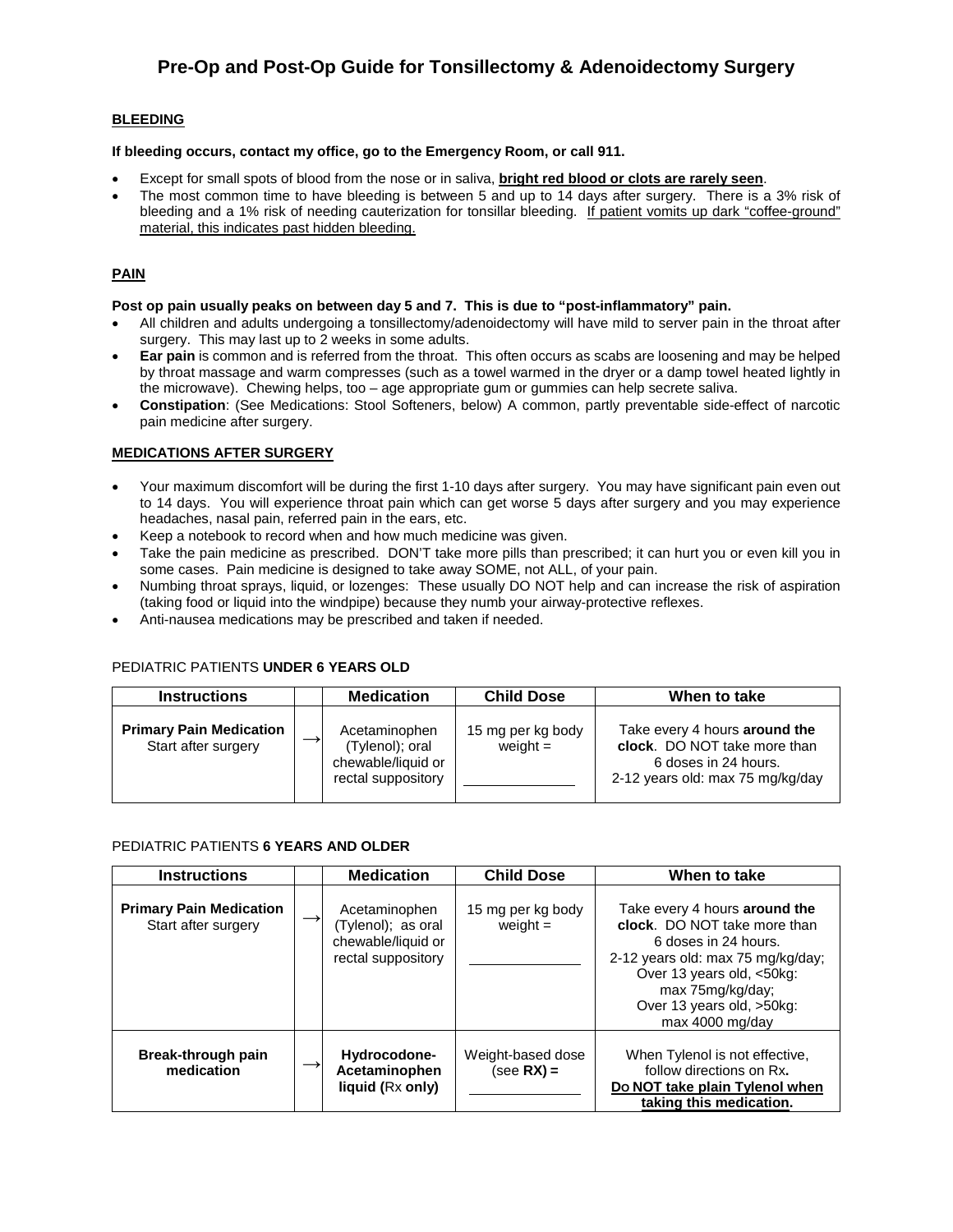| <b>ADULT PATIENTS / ADULT-WEIGHT PEDIATRIC PATIENTS</b> (USUALLY OLDER THAN 15 YEARS OLD) |  |
|-------------------------------------------------------------------------------------------|--|
|-------------------------------------------------------------------------------------------|--|

| <b>Instructions</b>                                                                                                                           |               | <b>Medication</b>             | <b>Child Dose</b>                                                                    | When to take                                                             |
|-----------------------------------------------------------------------------------------------------------------------------------------------|---------------|-------------------------------|--------------------------------------------------------------------------------------|--------------------------------------------------------------------------|
| <b>Primary Pain Medication</b><br>Start after surgery                                                                                         |               | Acetaminophen<br>(Tylenol)    | 650 mg<br>(If you have liver<br>problems, check<br>with your doctor.)                | Take every 4 hours<br>around the clock.<br>Max dose: 4000 mg in 24 hours |
| <b>Break-through narcotic</b><br>pain medication<br>If acetaminophen is not<br>controlling pain, STOP<br>acetaminophen, and<br>START this Rx. | $\rightarrow$ | Hydrocodone-<br>Acetaminophen | Read prescription<br>for dosage<br>instructions. Can<br>be mixed in other<br>liquid. | As needed every 4 - 6 hours<br>for moderate pain                         |

### **STOOL SOFTENERS / LAXATIVES / CONSTIPATION**

After surgery, many patients are prescribed narcotic pain relievers to help manage post-surgery pain. While these medications can control much of the post-surgery pain, one common side effect is that they create constipation (drier, hard stool). There are over-the-counter medications that, when taken before and consistently after surgery, can decrease the severity of narcotic-induced constipation. We recommend using one of these medications if the patient will be taking narcotic pain medicine postoperatively. Start with Colace a few days before surgery; if no result, stop taking Colace and start taking Milk of Magnesia.

### **1. Colace (docusate sodium) (stool softener):**

#### o **Start a few days before surgery.**

- o Children: 2-12 years: 50 mg capsule, 1-3 times per day for up to 1 week
- o Children: 12-18 years: 50 mg capsule, 1-6 times per day for up to 1 week
- o Adult: 100 mg capsule, 1-3 times per day for up to 1 week

#### 2. **Milk of Magnesia**:

- o Children: 2-6 years: 2-10 mL/day of regular-strength liquid by mouth at bedtime or in divided doses
- o Children: 6-12 years: 10-30 mL/day (400 mg/5mL) or 7.5-15 mL/day (800 mg/5mL) by mouth at bedtime or in divided doses
- o Over 12 years: 30-60 mL/day (400 mg/5mL) or 15-30 mL/day (800 mg/5mL) by mouth at bedtime or in divided doses
- o The best way to get a child to take this is to get original/non-flavored Milk of Magnesia and add to chocolate milk or give with chocolate syrup

#### **FOLLOW-UP**

Schedule a post-operative appointment for 1-2 weeks after surgery.